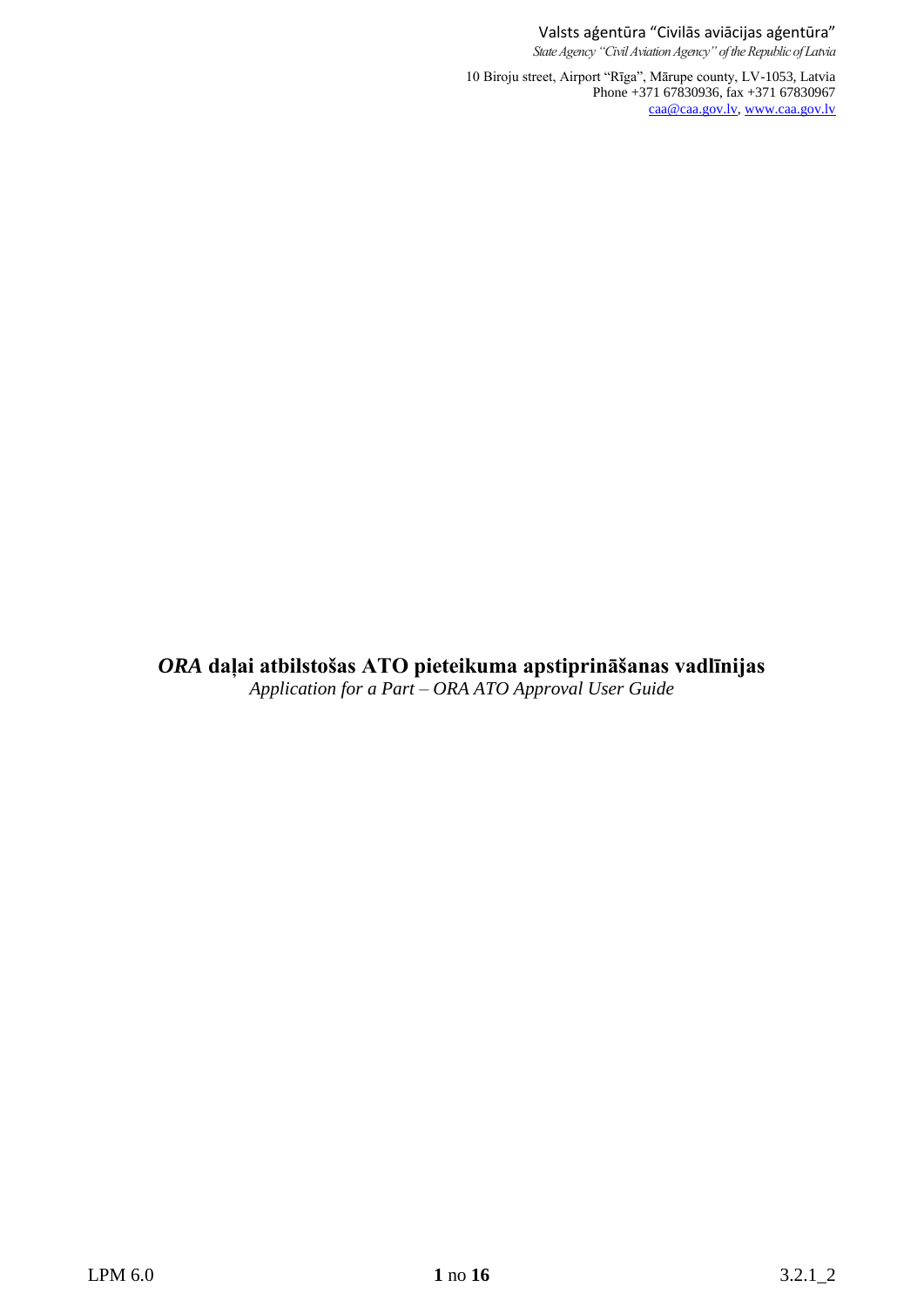## **Valodas lietošana** */ Language Used*

**Šā dokumenta** *"User Guide"* **specifisku saturu ir noteikusi Eiropas Drošības aģentūra** *(EASA)* **un tāpēc tas ir prezentēts tikai angļu valodā, bez tulkojuma. Ja dokumenta lietotājs sastopas ar jebkādām tulkošanas grūtībām, Valsts aģentūras "Civilās aviācijas aģentūra" Mācību un eksaminēšanas nodaļā viņš var saņemt nepieciešamo palīdzību lai noskaidrotu radušos jautājumus.**

*This essence of this "User Guide" originates from EASA and as such has been prepared in the English Language. Should users of this guide encounter difficulties in the language used, they are invited to contact CAA of Latvia (LVCAA) Training and Examinations Department for translation assistance.*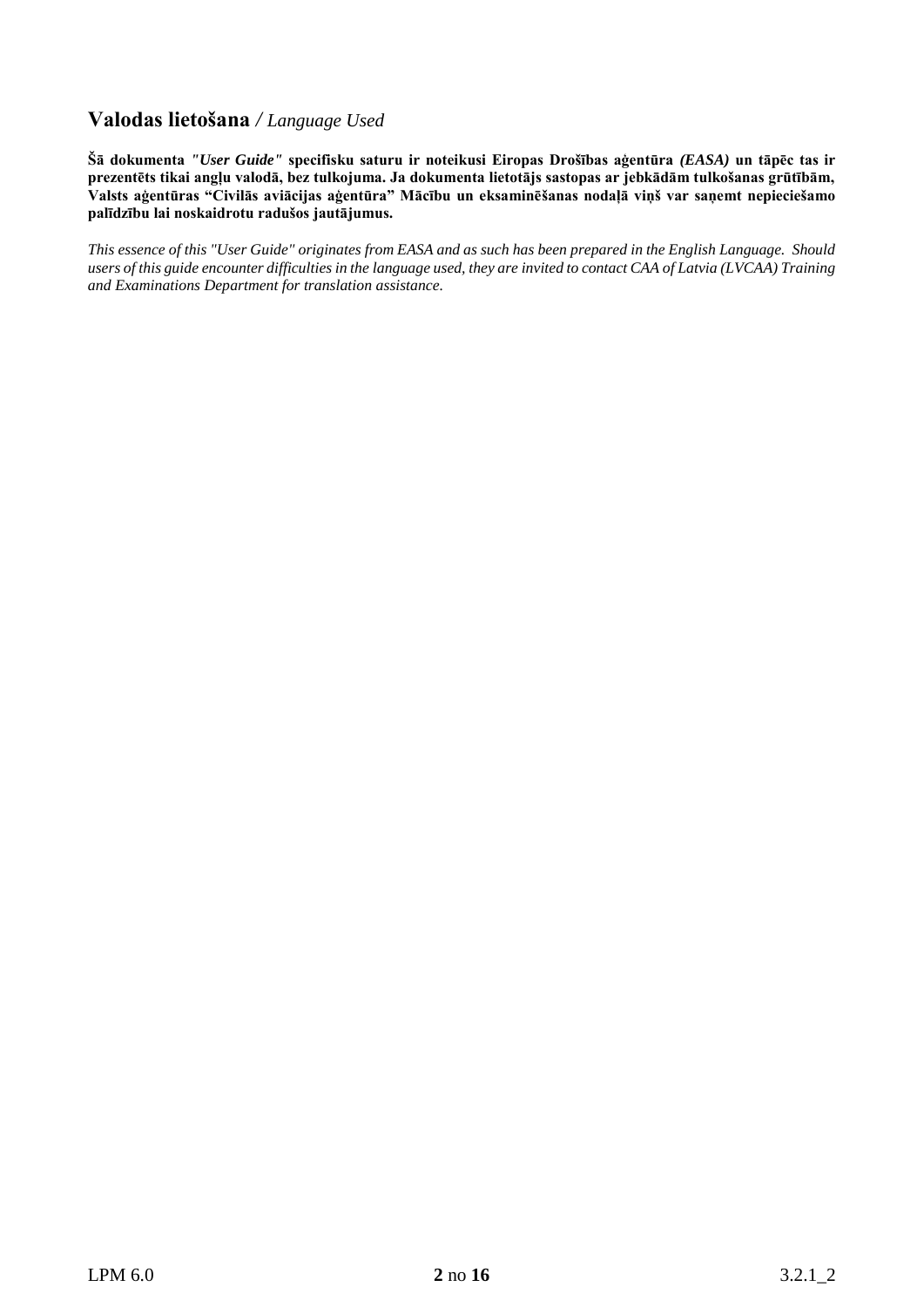## **Table of Contents**

| 1.1.   |  |
|--------|--|
| 1.2.   |  |
| 1.3.   |  |
| 1.3.1. |  |
| 1.3.2. |  |
| 1.3.3. |  |
| 1.3.4. |  |
| 1.3.5. |  |
| 1.4.   |  |
|        |  |
| 2.1.   |  |
| 2.2.   |  |
| 2.3.   |  |
|        |  |
|        |  |
| 4.1.   |  |
| 4.2.   |  |
| 4.3.   |  |
| 4.4.   |  |
| 4.5.   |  |
| 4.6.   |  |
| 4.7.   |  |
| 4.8.   |  |
|        |  |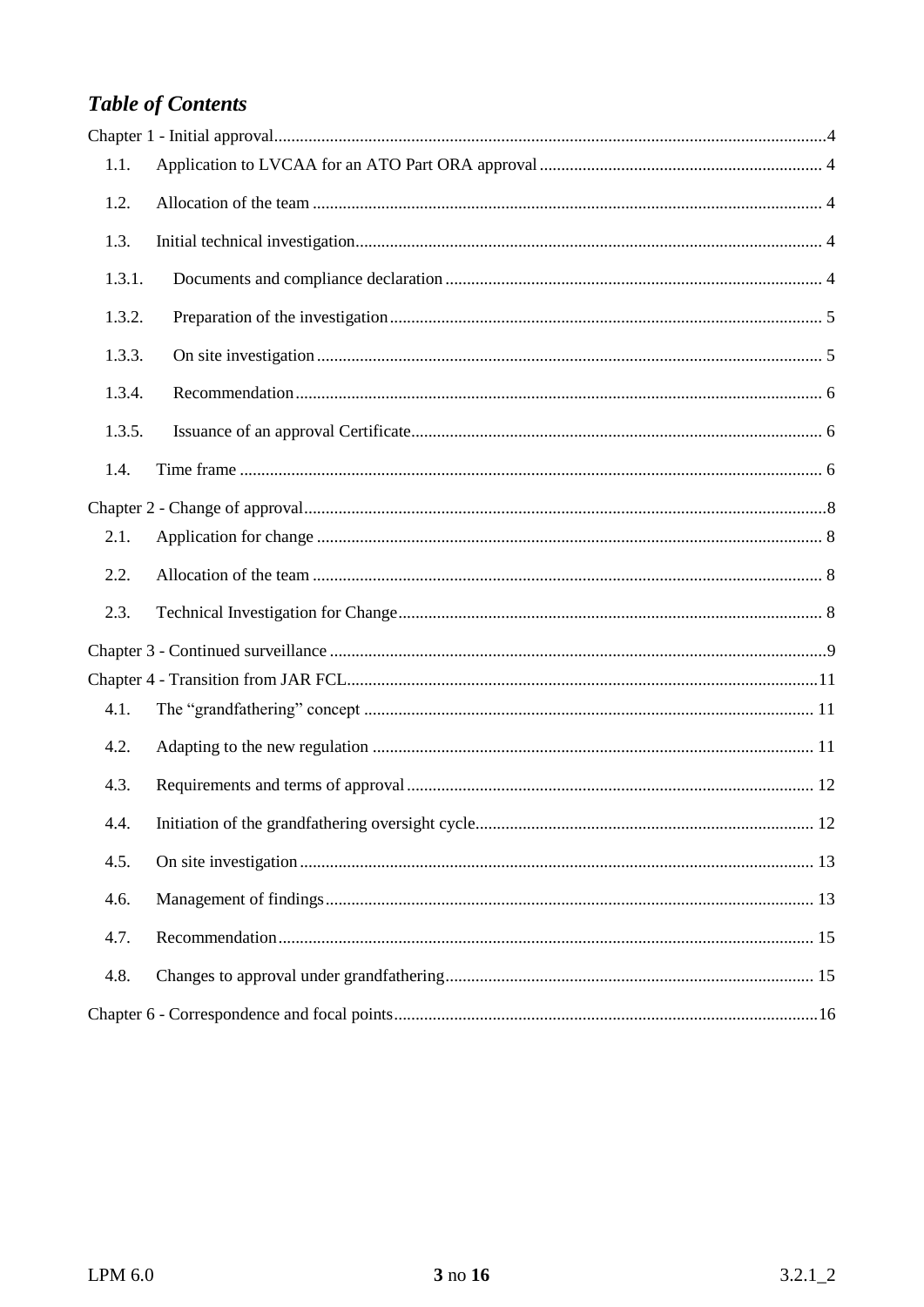# Chapter 1 - **Initial approval**

## <span id="page-3-1"></span><span id="page-3-0"></span>*1.1.Application to LVCAA for an ATO Part ORA approval*

A new application for an LVCAA pilot Training Organisation Approval shall be made in accordance with ORA.ATO.105 using the form "Application for a Part–ORA ATO Approval" (Appendix 1 to this User Guide). This Application form shall be sent directly to LVCAA secretary (for registration), in person, or by surface mail, in accordance with the instructions contained on the application form.

Details about the Regulations can be obtained directly from the CAA of Latvia Training and Examinations Department.

LVCAA Training and Examinations Department will acknowledge receipt of the application by email to the email address indicated in the application form.

LVCAA Training and Examinations Department will check the application. When incorrect or incomplete information is supplied, the applicant shall be notified as soon as possible detailing the omissions and errors. If significant omissions, errors or failure to comply with Application form instructions are identified, the application shall be rejected in its entirety by the LVCAA Training and Examinations Department, which will always be communicated to the ATO by written letter, the complete application package shall then be available for collection from the LVCAA by prior appointment.

Initial application package must include The Form "Application for a Part–ORA ATO Approval" (Appendix 1 to this User Guide) completed in accordance with the instructions given therein, and supported by all relevant supporting documents mentioned therein.

In case of refusal of an application, LVCAA Training and Examinations Department will notify this decision in writing to the applicant together with the reasons thereto.

Once the application package is complete, the LVCAA Training and Examinations Department checks the eligibility of the application according to applicable regulation. This will include an in-depth review of supporting documentation and the application form supplied.

When eligibility has been fully assessed the applicant is informed by LVCAA Training and Examinations Department of the preliminary approval number with a suffix "P" indicating the pending status of the approval (for example LVA.ATO.XXP).

*Note 1: In order to expedite the process the applicant is invited to draft the Operations Manual (OM), Training Manual (TRM) and Organisation Management Manual (or equivalent) as appropriate according to the indications provided in the LVCAA User Guide for ATO Manuals available from the LVCAA website: [http://www.caa.lv/lv/informacija-un](http://www.caa.lv/lv/informacija-un-uzzinas/civilas-aviacijas-pilotu-macibu-kursi-un-organizacijas)[uzzinas/civilas-aviacijas-pilotu-macibu-kursi-un-organizacijas](http://www.caa.lv/lv/informacija-un-uzzinas/civilas-aviacijas-pilotu-macibu-kursi-un-organizacijas)*

### <span id="page-3-2"></span>*1.2.Allocation of the team*

When **eligibility for approval has been confirmed** an inspector from the LVCAA Training and Examinations Department will be allocated to initial and continuing oversight of the ATO.

The allocated inspector will establish an appropriate LVCAA certification team using LVCAA staff, and external specialists where such specialists may be advisable (e.g. inspectors from another Authority).

## <span id="page-3-3"></span>*1.3.Initial technical investigation*

#### <span id="page-3-4"></span>*1.3.1. Documents and compliance declaration*

Upon receipt of the LVCAA allocation decision, the allocated inspector shall receive organisations' documents and manuals, lists of staff and key personnel and any other details as required by Part ORA. The "LVCAA - User guide for ATO Manuals" should be used as much as possible to ease this step.

While the technical investigation team is reviewing the documents and information provided, an internal audit of the entire training organisation shall be performed through the applicant's internal compliance monitoring system (indicated in "Application for a Part–ORA ATO Approval" Form (Appendix 1) to ascertain compliance with all applicable requirements related to the requested scope of the approval.

When the internal compliance audit has been completed and all the findings and issues addressed, a statement of compliance signed by the Organisation's Accountable Manager (OAM) shall always be provided before the LVCAA allocated inspector's technical investigation takes place, confirming that the documents, procedures, facilities, equipment and personnel subject to the application have been reviewed and audited and that all findings have been properly addressed so that the whole internal audit process demonstrates full compliance with all applicable requirements.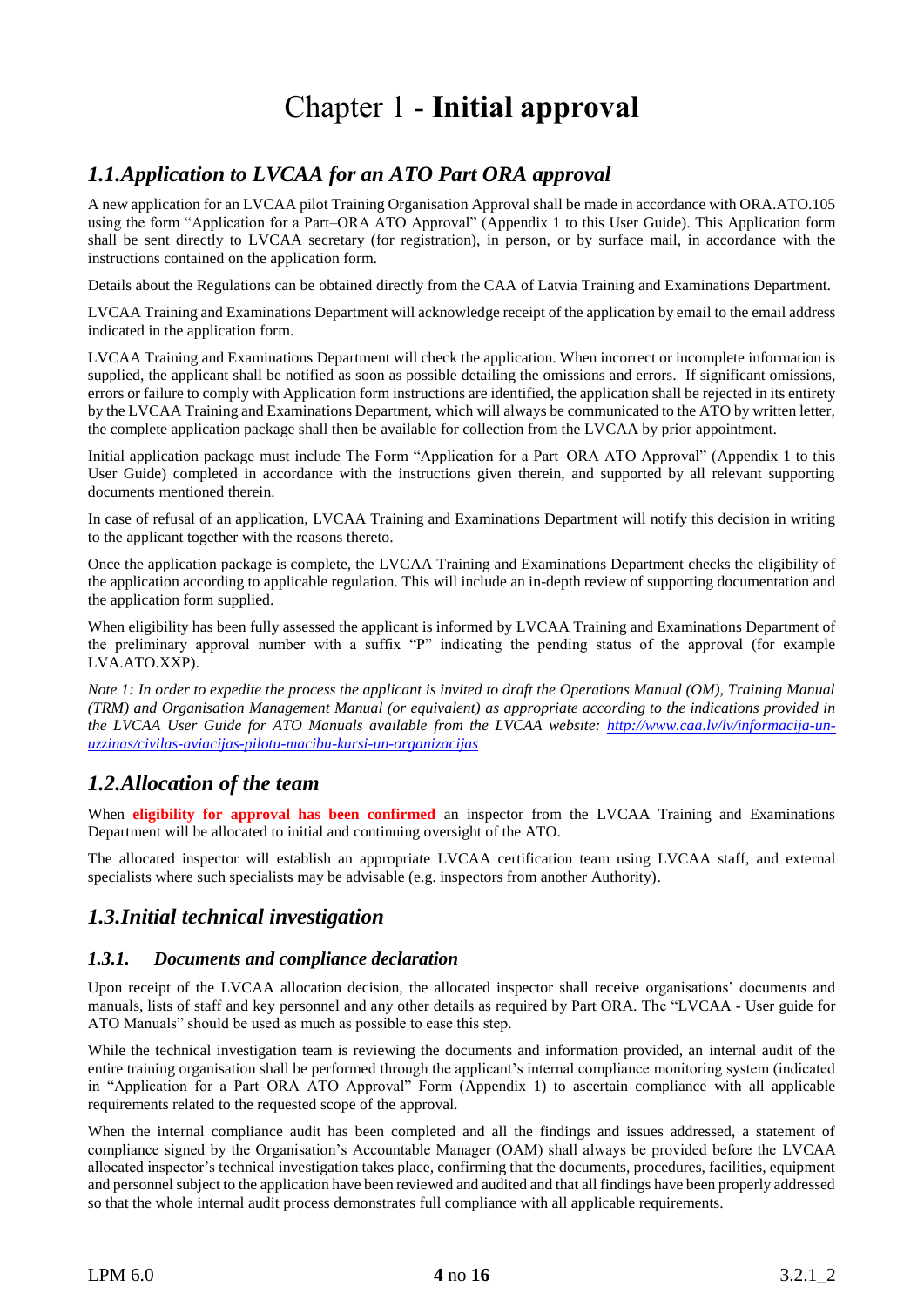A scanned copy of this compliance audit report along with scanned copies of all supporting evidence shall be provided by the Applicant by email to the Head of Training and Examinations Department:

#### [caa@caa.gov.lv](mailto:caa@caa.gov.lv)

If at this stage non-conformities are detected, these shall be notified by email.

#### <span id="page-4-0"></span>*1.3.2. Preparation of the investigation*

When all of the

- documents and forms.
- Organisation's Accountable Manager statement, and
- compliance audit report

are deemed acceptable, the allocated inspector will initiate the investigation in accordance with applicable regulation, associated Acceptable Means of Compliance (AMC) / Guidance Material (GM).

In particular the allocated inspector will:

- Coordinate with the Organisation for scheduling the audit and
- Prepare and notify the Organisation with the audit plan.

#### <span id="page-4-1"></span>*1.3.3. On site investigation*

During this phase, the allocated inspector will:

- Start the investigation audit with an opening meeting with the ATO management and where possible with the Accountable Manager at least to:
	- o Present the audit scope
	- o Confirm the audit schedule
	- o Outline the Purpose, Process, Standards & Methods related to the audit and the finding reporting
	- o Confirm the planning of the closing meeting
- Meet the Accountable Manager during the visit
- Conduct a closing meeting to present the audit findings and conclusions to the ATO management in order to ensure that they are understood. The ATO management will be given the opportunity to discuss any noncompliance identified and suggest corrective actions and a timeframe for implementation.

Findings identified during the investigation process will be handled by the allocated inspector according applicable regulation, associated Acceptable Means of Compliance (AMC) / Guidance Material (GM) and Internal LVCAA Training and Examinations Department procedures and work instructions.

For an initial Part-ORA approval, all findings raised during the initial audit shall be tracked and closed within 3 months before the recommendation is made. Failure to close these findings during this timeframe could lead the LVCAA to terminate the application in a similar manner to that described in Chapter 1.1.

The formal notification of the findings will be prepared in hard copy for the Organisation by the allocated inspector within a maximum of 15 calendar days from the end of the audit. A management representative with signatory rights (preferably the Compliance Monitoring Manager) is required to collect these from the LVCAA Training and Examinations Department, in person, following notification of their preparation which shall be communicated by the allocated inspector to the organisation by email. Upon collection of the formal notification of findings, the Organisation's representative will be required to sign in receipt of the hard copies.

Following receipt of finding notifications, the Organisation is obliged to provide the allocated inspector with:

- A root cause analysis
- Corrective action plan

And subsequently

• Statement of implementation of finding corrective actions (hard copy only)

While no specific timeline is attached to the presentation of the above analysis and plan (within the 3 month finding clearance period), it is in the interest of the organisation to complete these and provide them to the LVCAA as early as possible in the finding clearance process, not least because effectiveness of the compliance monitoring system of the organisation (including root cause analysis and preparation of corrective action plans) is an essential requirement and audited function of the approval process – delays in presenting these will be considered to be an indication of lack of preparation of the organisation to receive a Part-ORA certificate.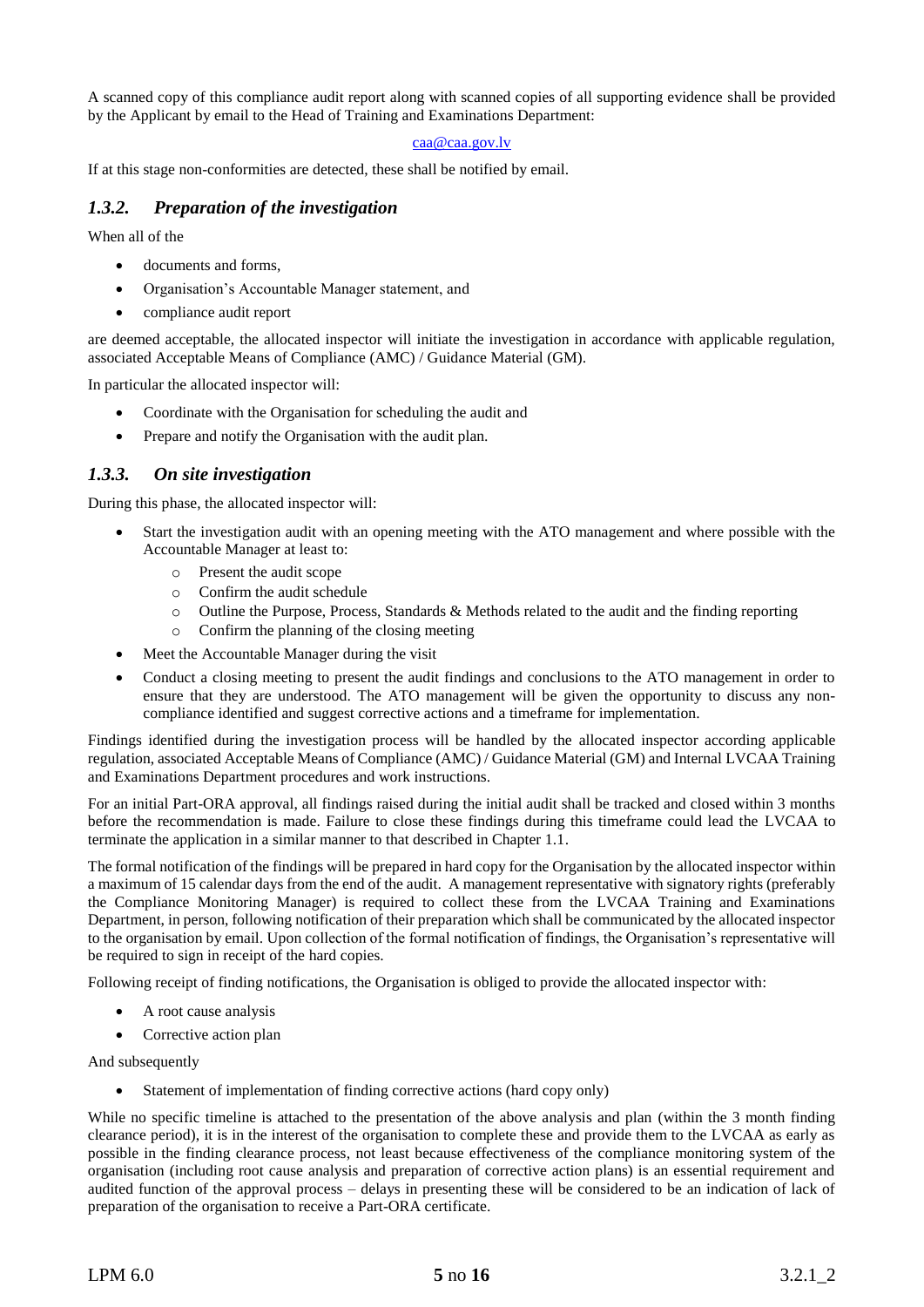When the Organisation considers all findings to be closed, a notification of finding closure must be formally submitted to the allocated inspector. This may be done in person and is entered onto the same form as the finding notification.

The allocated inspector will follow-up the closure of all findings identified during the audit, which may include a followup audit specifically for this purpose. When he/she is satisfied that the corrective actions taken by the Organisation have properly addressed the finding raised during the audit, he/she will provide the original finding clearance notifications to the LVCAA Head of Personnel Licensing Division along with a recommendation to close the findings. Subsequently the allocated inspector shall notify the Organisation in writing that the non-compliances are considered to be closed, which shall be notified by telephone or email and formally communicated on the finding notification form.

Depending on the extent and nature of findings and the related corrective actions to be implemented, an additional full audit may be necessary.

The whole initial approval process leading to the issuance of the recommendation shall typically be completed within a 7 months after receipt of the allocation decision when the organisation is informed by the Agency about the allocated inspector.

#### <span id="page-5-0"></span>*1.3.4. Recommendation*

When compliance of the applicant with Part-ORA requirements has been established, the allocated inspector will submit a recommendation package to LVCAA Head of Personnel Licensing Division recommending the issuance of an ATO certificate.

#### <span id="page-5-1"></span>*1.3.5. Issuance of an approval Certificate*

When satisfied that the recommendation package is accurate and compliant with relevant procedures and requirements the LVCAA Training and Examinations Department will prepare the relevant approval certificate Form 143 for signature by LVCAA Head of Personnel Licensing Division.

LVCAA Training and Examinations Department will make the original signed EASA Form 143 available for collection. Collection of the EASA form 143 shall also be linked to the payment of certification fees as they fall due.

## <span id="page-5-2"></span>*1.4.Time frame*

The normal time frame to process a Part-ATO approval is about 7 months from the allocation date; however the amount of time taken is largely dependent on the ability of the applicant to produce the documentation required and to rectify any non-conformity identified during the certification process. Unless duly justified, failure to meet this 7 month time frame might lead the LVCAA to terminate the application in the manner described in Chapter 1.1 of this User Guide.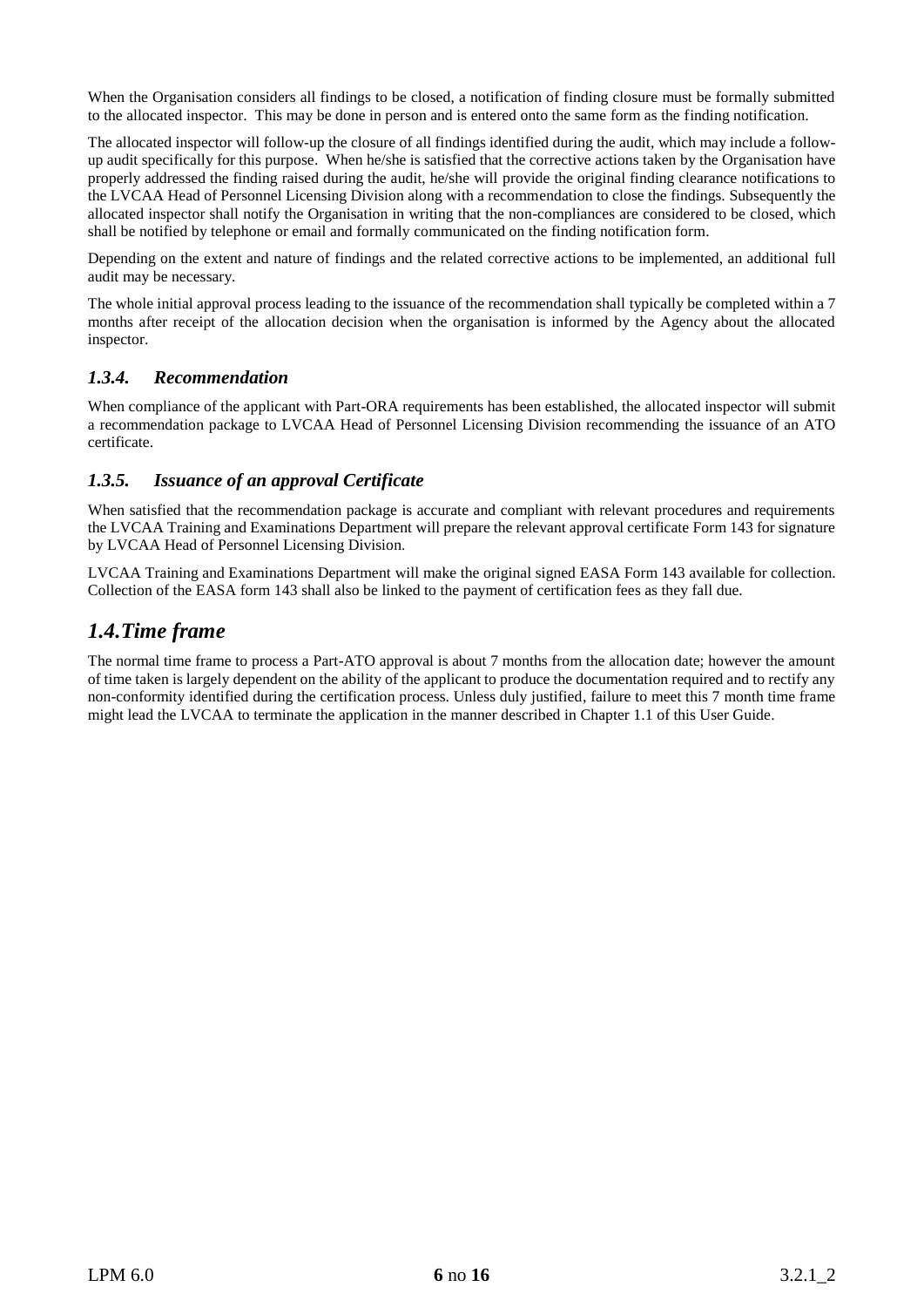

**Simplified time frame for an Initial ATO Approval**

*Note 1: To inform applicant about any omission or error if incorrect or incomplete information supplied* 

*Note 2: The applicant is informed by LVCAA about the designated allocated inspector who shall be the custodian of the Organisation's manuals and will act as LVCAA focal point.* 

*Note 3: Allocated inspector to review organisation's manuals, applicant to implement correction up to an acceptable level following internal audit.* 

*Note 4: Applicant to implement of corrective actions and notify allocated inspector accordingly* 

*Note 5: Head of PLD to close findings upon recommendation and recommendation package issued by allocated inspector*

*Note 6: Quality check of ATO Recommendation Form and validation of recommendation package* 

*Note 7: LVCAA to process the recommendation package and issue the Approval Certificate EASA Form 143*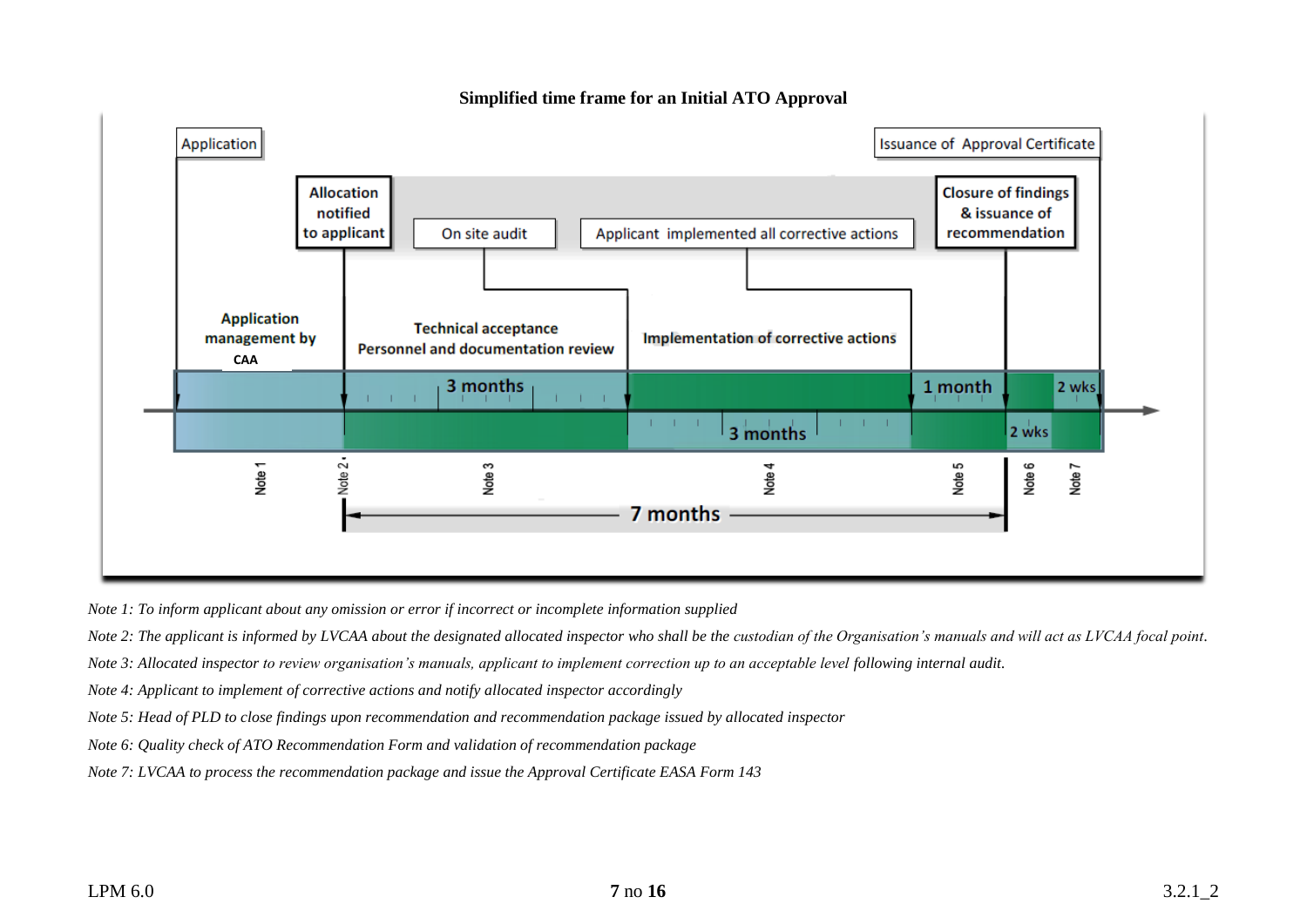# Chapter 2 - Change of approval

## <span id="page-7-1"></span><span id="page-7-0"></span>*2.1. Application for change*

All changes as detailed in ORA.GEN.130 (a) & (b) require completion of a Form "Application for a Part–ORA ATO Approval" (Appendix 1). An application for the change of an LVCAA Part-ORA Approval shall be made in accordance with ORA.ATO.105 (c). This Application form shall be sent directly to LVCAA in person or by surface mail, with an email being sent to the Head of Training and Examinations Department:

#### [caa@caa.gov.lv](mailto:caa@caa.gov.lv)

Details about the Regulations can be obtained directly from the CAA of Latvia Training and Examinations Department.

LVCAA Training and Examinations Department will acknowledge receipt of the application by email to the email address listed on the original application form (or the revised one where it gives a different email address).

LVCAA Training and Examinations Department will check the application. When incorrect or incomplete information is supplied, the applicant shall be notified as soon as possible by letter or email detailing the omissions and errors. If significant omissions, errors or failure to comply with Application form instructions are identified, the application shall be rejected in its entirety by the LVCAA Training and Examinations Department, which will always be communicated to the ATO by written letter, the complete application package shall then be available for collection from the LVCAA by prior appointment.

Application for a change of Approval name must include the Organisations' Legal Status Document (Certificate of Incorporation [for profit organisations] or an equivalent official document [for non-profit organisations]) as detailed in the Form "Application for a Part–ORA ATO Approval" (Appendix 1).

In case of refusal of an application, LVCAA Training and Examinations Department will notify this decision in writing to the applicant together with the reasons thereto.

Once the application package is complete, the LVCAA Training and Examinations Department checks the eligibility of the application according to applicable regulation.

When eligibility has been fully assessed, the allocated Training and Examinations Department inspector shall processed with handling the application.

The applicant shall have included all documents related to the change as attachments to the application.

## <span id="page-7-2"></span>*2.2. Allocation of the team*

By default the investigation is performed by the assigned initial team. However, should it become necessary or more appropriate to allocate a different inspector, the LVCAA Head of Training and Examinations Department makes the decision to allocate another LVCAA inspector.

## <span id="page-7-3"></span>*2.3. Technical Investigation for Change*

To process a change the allocated inspector will precede as detailed within the paragraphs related to "Initial technical investigation".

The ATO cannot implement changes prior to LVCAA formal approval.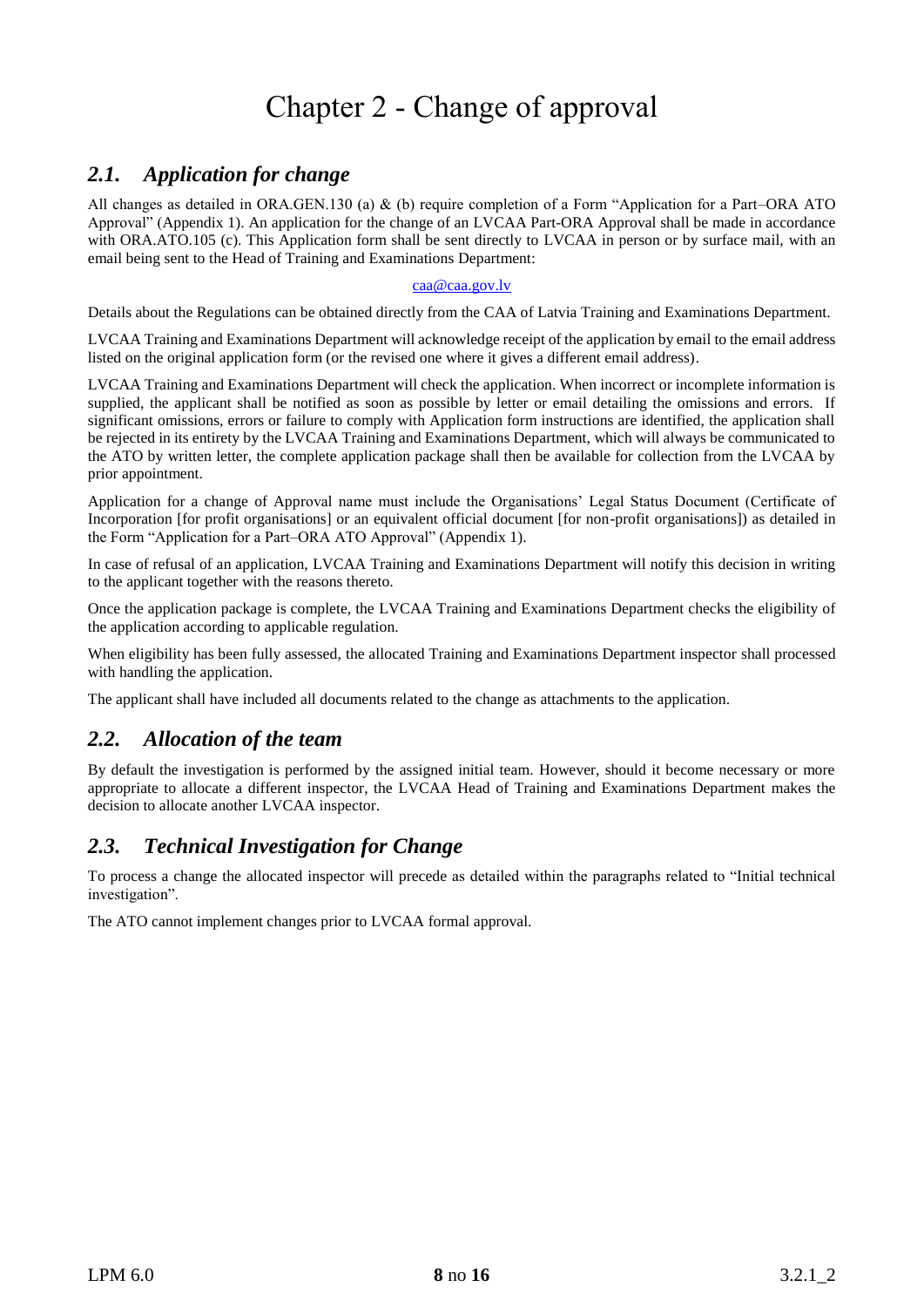## Chapter 3 - Continued surveillance

<span id="page-8-0"></span>An Oversight Planning Cycle will normally be prepared by the allocated inspector parts of which may be made available to the ATO upon request. This will typically be performed on an bi-annual basis, reviewed at least annually and is subject to approval of the Head of Training and Examinations Department.

By default the frequency of auditing is one inspection per year.

This default frequency will be adjusted according to a risk based evaluation depending on criteria such as:

- Organisation's capacity to demonstrate an effective identification of aviation safety hazards and management of associated risks
- Organisation's capacity to continuously demonstrate under ORA.GEN.130 that it has full control over all changes
- Relevance of previous audit findings
- Reactivity to findings and effectiveness of corrective action implementation
- Frequency of repetitive findings
- Effectiveness of compliance monitoring
- Volume and range of activity of the organisation
- Size, complexity and culture of the organisation (Number of staff, number of aircraft, structure, strategy, technology, environment, safety culture, reporting culture, discipline measures, level and intricacy of outsourcing, location fragmentation …)
- Capacity to implement effective continuous reporting system to LVCAA on the safety performance and regulatory compliance of the organisation itself
- Other criteria as might be necessary to comply with relevant requirements (such as but not limited to ARA.GEN.305(b)), to comply with regulation related to aviation safety or to apply international aviation safety standards.

Every 24 months the allocated inspector will review the outcome of the surveillance activity related to the ATO to confirm whether or not the organisation continues to satisfactorily comply with the relevant requirements and applicable standards. This will be formally stated in a recommendation submitted to the Head of Personnel Licensing Division.

At the time of the continuation, recent pending findings within the accepted corrective action implementation period may be still open. However it should be clearly stated that, at the time of the recommendation, all open findings shall fulfil the requirements of ORA.GEN.150 (a) & (b) so that the related:

- root cause of each finding is identified
- corrective action plan is submitted and accepted by the allocated inspector in charge of the recommendation;

The allocated inspector will issue a recommendation only if each previous finding which is still open falls under the provisions of ORA.GEN.150 (c) within the period agreed.

When the allocated inspector has finished the preparation of the recommendation package this package is reviewed for quality check by Head of Personnel Licensing Division

When continued validity of the certificate is accepted the allocated inspector shall notify the ATO by email.

Findings raised during the continued surveillance will be handled by the allocated inspector according to ARA.GEN.350 and its AMC / GM.

By default the continued surveillance is performed by the assigned initial team. However, should it become necessary or more appropriate to allocate a different auditor, the Head of Personnel licensing Division will decide about a different inspector and assign another LVCAA allocated inspector. In this case, the Head of Personnel Licensing Division will inform the LVCAA Training and Examinations Department who will inform the selected allocated inspector together with the applicant by email.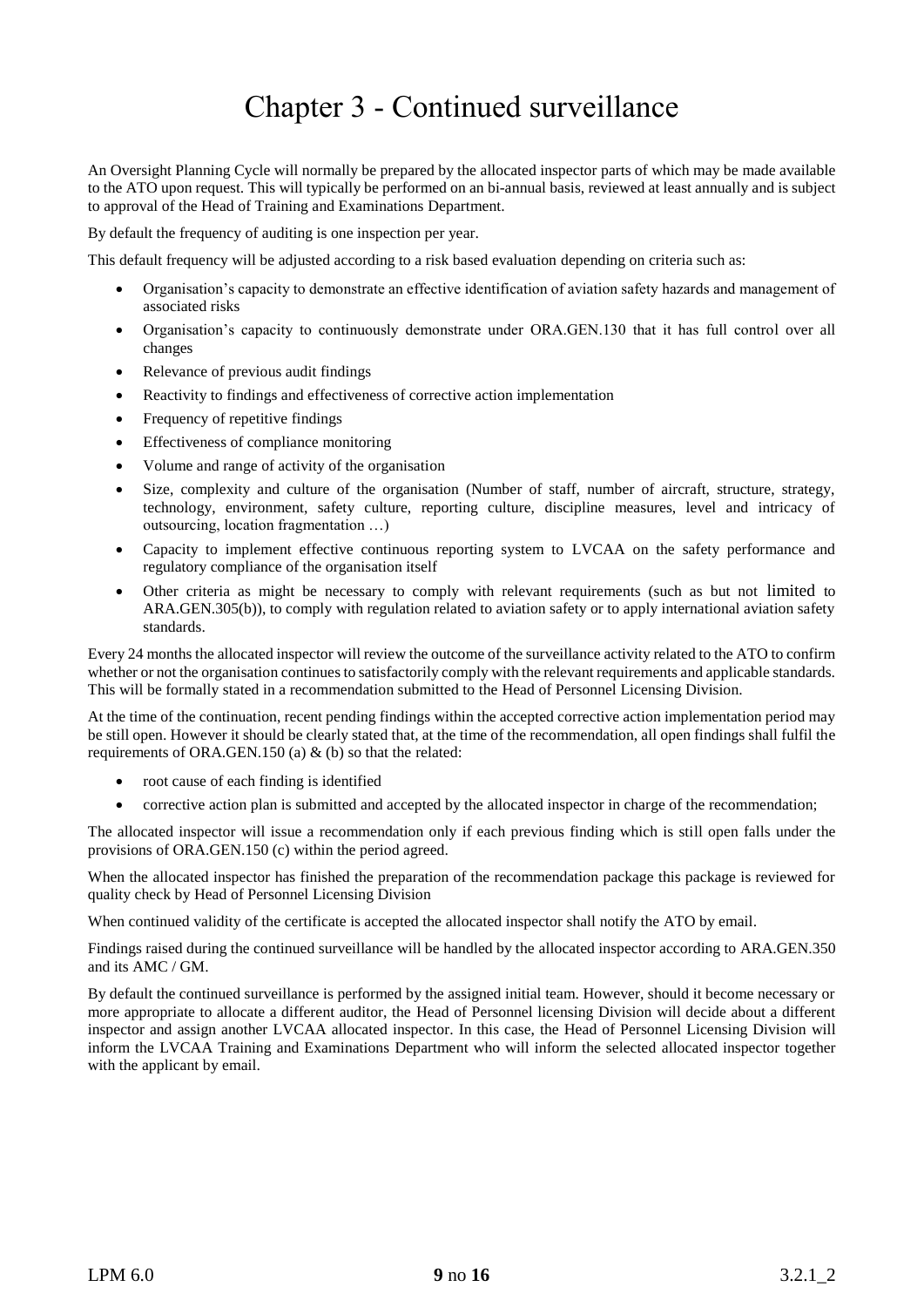**Simplified Time frame for continuation of ATO Approval**



*Note 1: LVCAA to send a reminder email 60 days before continuation due date* 

*Note 2: Recommendation package not to be dated more than 30 days BEFORE continuation due date.*

*Note 3: Recommendation package not to be dated more than 30 days AFTER continuation due date.*

*Note 4: In case of a documented extension request is to be sent to LVCAA before the end of the month following the continuation due date.*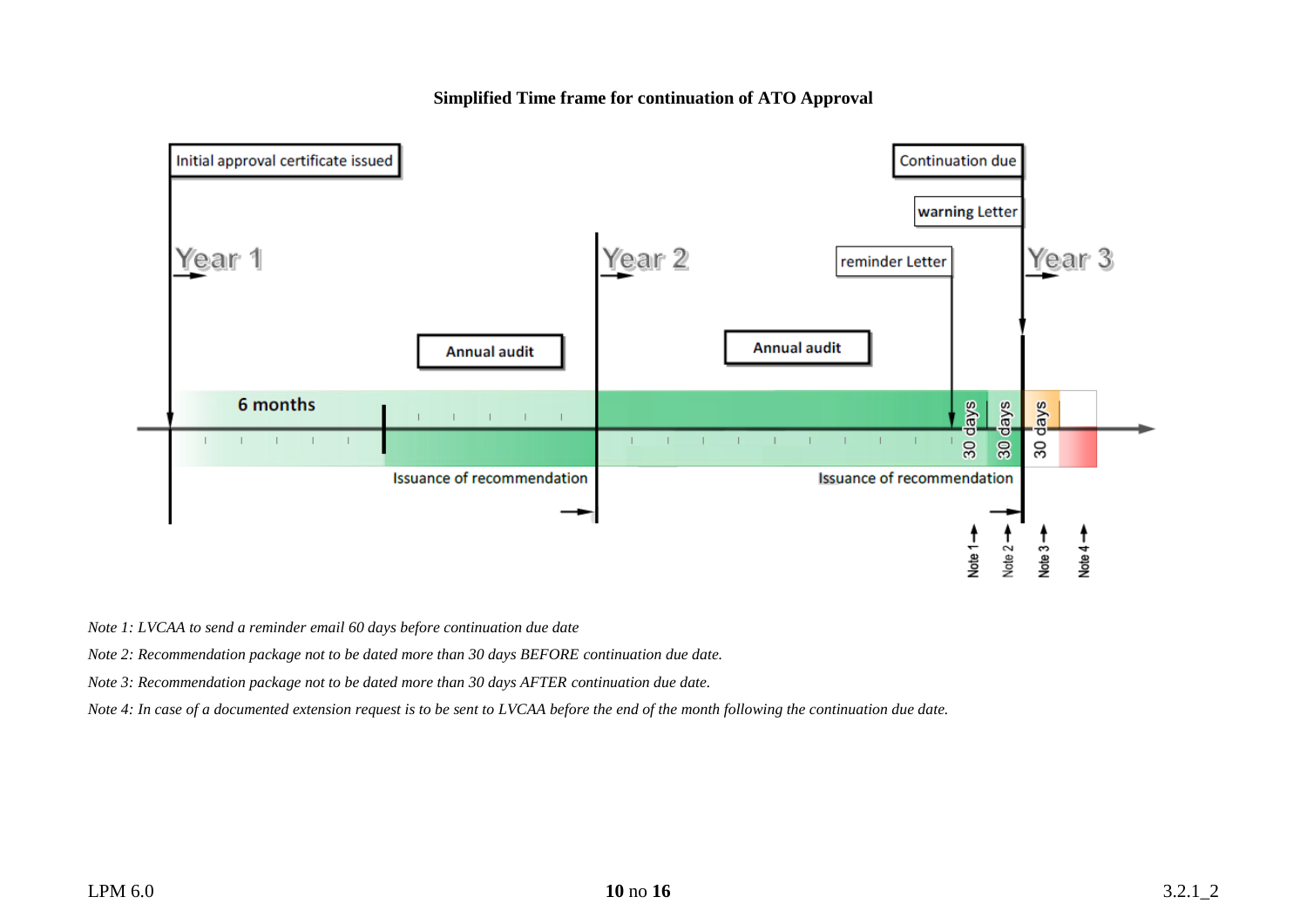## Chapter 4 - Transition from JAR FCL

## <span id="page-10-1"></span><span id="page-10-0"></span>*4.1. The "grandfathering" concept*

Article 10a (2) of Aircrew regulation states that: Pilot training organisations holding JAR-compliant certificates issued or recognised by a Member State before this Regulation applies shall be deemed to hold a certificate issued in accordance with this Regulation1.

In such case the privileges of these organisations shall be limited to the privileges included in the approval issued by the Member State.

Without prejudice to Article 2, pilot training organisations shall adapt their management system, training programmes, procedures and manuals to be compliant with Annex VII by 8 April 2014 at the latest.

Items (13) of article 2 of Aircrew regulation, clarifies the meaning of "JAR-compliant certificate, approval or organisation": 'JAR-compliant certificate, approval or organisation' means the certificate or approval issued or recognised or the organisation certified, approved, registered or recognised, in accordance with the national legislation reflecting JAR and procedures, by a Member State having implemented the relevant JAR and having been recommended for mutual recognition within the Joint Aviation Authorities' system in relation to such JAR."

"Grandfathering", in the present guide, means the recognition under Article 10a (2) of Aircrew regulation, of a pilot training organisation (PTO) holding a JAR-compliant certificate as a Part ORA Approved Training Organisation (ATO).

This means that:

a. The PTO will be considered as a Part ORA ATO by recognition of the JAR-FCL compliant Approval according to Article 10a (2) of Aircrew regulation

b. The privileges of the Part ORA ATO credited under Article 10a (2) of Aircrew regulation are limited to the equivalent Part FCL privileges matching the related privileges of the JAR FCL Approval Certificate.

c. The training organisation complies with Article 10a (2) of Aircrew regulation by adapting its management system, training programmes, procedures and manuals to be compliant Part ORA by 8 April 2014 at the latest and having undergone a complete application process in accordance with the application procedures contained herein including being subject to an Authority audit of compliance with Part ORA.

*It should be noted that the introduction of any new courses would require the ATO to be fully compliant with the provisions of Part ORA and that "Grandfathering" is applicable only to courses approved before 8 April 2013.*

## <span id="page-10-2"></span>*4.2. Adapting to the new regulation*

As explained above, a "Grandfathered " ATO is required to adapt its management system, training programmes, procedures and manuals to be compliant with Part ORA by 8 April 2014 at the latest (Article 10a (2) of Aircrew regulation).

This means that the grandfathered ATO shall adapt its management system, training programmes, procedures or manuals before reaching the deadline of 8 April 2014, and these shall have passed an Authority audit (with all findings cleared) by that date.

These changes have been considered by the regulation significant enough to require up to two years of transition. As a consequence all changes shall be submitted to the CAA of Latvia for approval "before any such change takes place, in order to enable the competent authority (the CAA of Latvia in this case) to determine continued compliance with Regulation (EC) No 216/2008 and its Implementing Rules and to amend, if necessary, the organisation certificate and related terms of approval attached to it" as required by ORA.GEN.130 (b). This will enable the CAA of Latvia to develop an oversight programme based on the assessment of the risks related to the planned changes taking into account the specific nature of the organisation, the complexity of its activities, the results of past certification and/or oversight activities as required by ARA.GEN.305 (b)

The changes needed to ensure initial and continued compliance with Article 10a (2) of Aircrew regulation by adapting the organisation's management system, training programmes, procedures and manuals to be compliant with Part ORA by 8 April 2014 at the latest as explained above, will be managed in two steps:

a. At the initiation of the grandfathering oversight cycle For the preparation of the first audit, the grandfathered ATO shall provide evidence that the organisation has planned the implementation of Article 10a (2) of Aircrew regulation by indicating how the ATO intends to adapt its management system, training programmes, procedures and manuals to be compliant with Part ORA by 8 April 2014 at the latest.

b. During the transition phase between April 2012 and April 2014 The grandfathered ATO shall demonstrate that the implementation plan adopted as indicated in the previous step is being carried out, monitored, adjusted and satisfactorily managed so as to achieve effective compliance by the deadline set in Article 10a (2) of Aircrew regulation. It shall also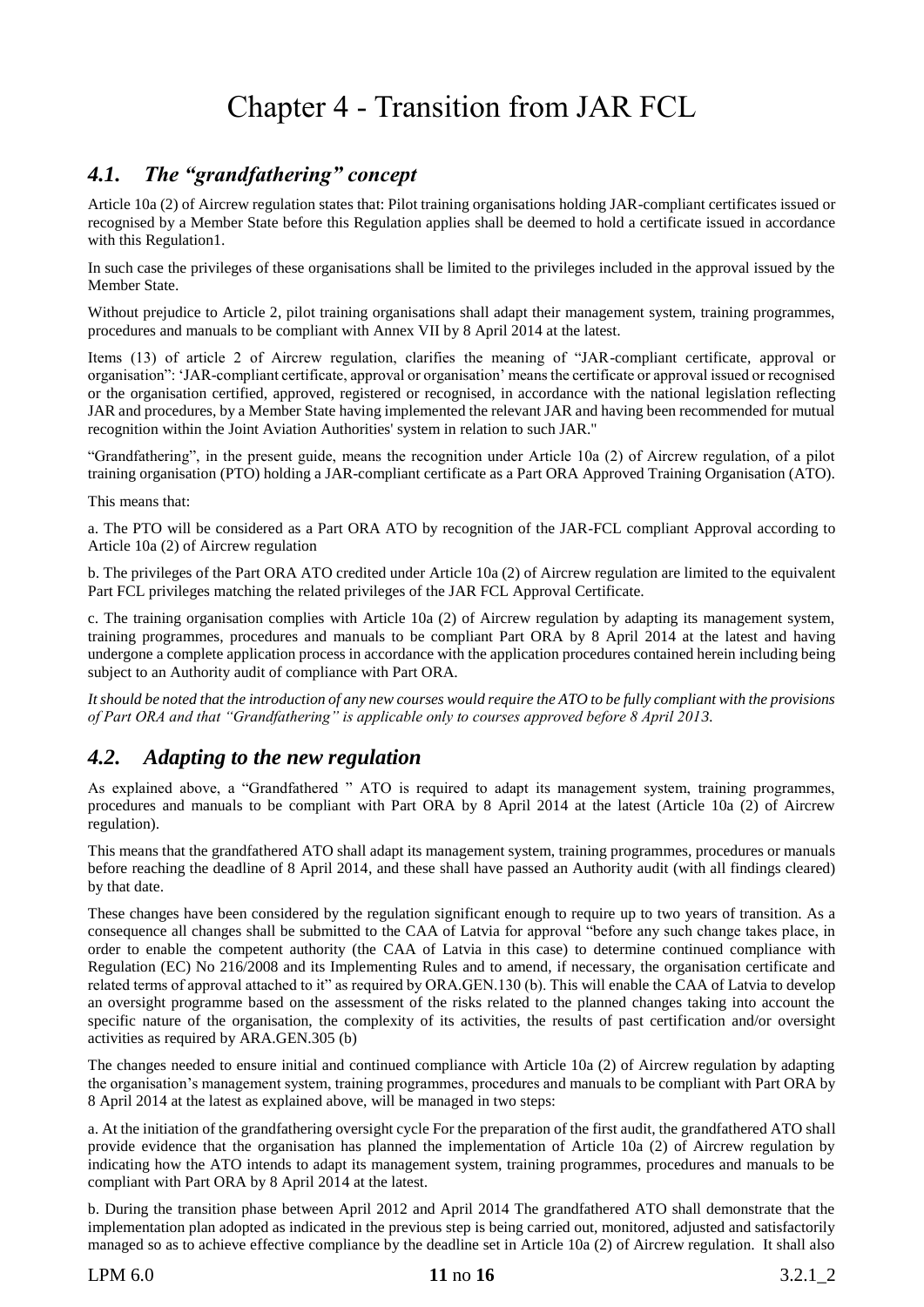be required to demonstrate continued compliance with the requirements of the existing approval (JAR-FCL), up to the point of Part ORA certificate issue

Failure to provide an implementation plan of Article 10a (2) of Aircrew regulation or to commit the resources needed or to satisfactorily manage the project to achieve the plan will be considered as a non-compliance with regards to Article 10a (2) of Aircrew regulation.

### <span id="page-11-0"></span>*4.3. Requirements and terms of approval*

All Part ORA requirements are applicable to the grandfathered ATO with the exceptions stated in Article 10a (2) of Aircrew regulation. This means that Part ORA requirements related to:

- The management system;
- The training programmes;
- The procedures and
- The manuals are NOT applicable before:
	- $\circ$  the planned date of implementation provided by the organisation as indicated in 4.2.a above or
	- o 8 April 2014 at the latest

In the meantime the JAR FCL requirements will be considered as part of the terms of approval under Article 10a (2) of Aircrew regulation attached to the Part ORA certificate delivered by LVCAA.

As a consequence, where Part ORA requirements are not applicable under Article 10a (2) of Aircrew regulation, the grandfathered training organisation shall apply JAR FCL requirements as part of the terms of approval: hereafter referred as JAR TM/AP OR.

## <span id="page-11-1"></span>*4.4. Initiation of the grandfathering oversight cycle*

As a general rule the initiation of the grandfathering oversight cycle shall follow the process described in Chapter 1.

In all cases, to initiate the grandfathering oversight cycle under Article 10a (2) of Aircrew Regulation, the ATO shall provide a documented implementation plan of the adaptation of its management system, training programmes, procedures and manuals to achieve compliance with Annex VII by 8 April 2014 as indicated in 5.2.a above.

There is no need to conduct a specific compliance audit as required in 1.3.1 above, however a statement of compliance signed by the Organisation's Accountable Manager (OAM) shall always be provided before the first LVCAA Training and Examinations Department technical investigation takes place to confirm that the documents, procedures, facilities, equipment and personnel subject to the application are fully compliant with:

• all Part ORA requirements related to its continuation under Article 10a (2) of Aircrew Regulation.

The allocated inspector will prepare the investigation based on the implementation plan provided by the organisation (see 5.2.a above) and all the documents made available for the continuation of approval under grandfathering.

The first technical investigation of a grandfathered JAR FCL ATO will be considered as an investigation for continuation of approval. This means that the assessment shall be conducted as it would be for an ATO already approved under Part ORA except that the applicable standards and requirements to be considered as explained in 5.3 above.

Initially, the allocated inspector shall review the implementation plan provided by the ATO (see 5.2.a above) describing how the organisation intends to comply with Article 10a (2) of Aircrew regulation as regards the requirement to adapt its management system, training programmes, procedures and manuals to fully comply with Annex VII by 8 April 2014 at the latest.

The reasonableness of the plan adopted will be assessed based on its feasibility. In particular, this plan shall be sufficiently documented to demonstrate:

a. Correct identification and understanding of the requirements that the organisation's management system, training programmes, procedures and manuals have to be adapted to.

b. Relevance of the planned actions to be performed to fill the gap between present situation and full compliance with Annex VII by 8 April 2014 at the latest.

c. Adequate capacity of the organisation to bear the financial impact of the plan (How the organisation has determined the funding needs related to the project and when these needs will be faced? How potential extra costs resulting from possible contingencies have been taken into consideration? What financial resources are (or will be) available when needed to ensure the implementation of the plan? …)

d. Acceptable assessment of the technical expertise needed to achieve the plan and description of the contribution of internal / external resources to address these needs.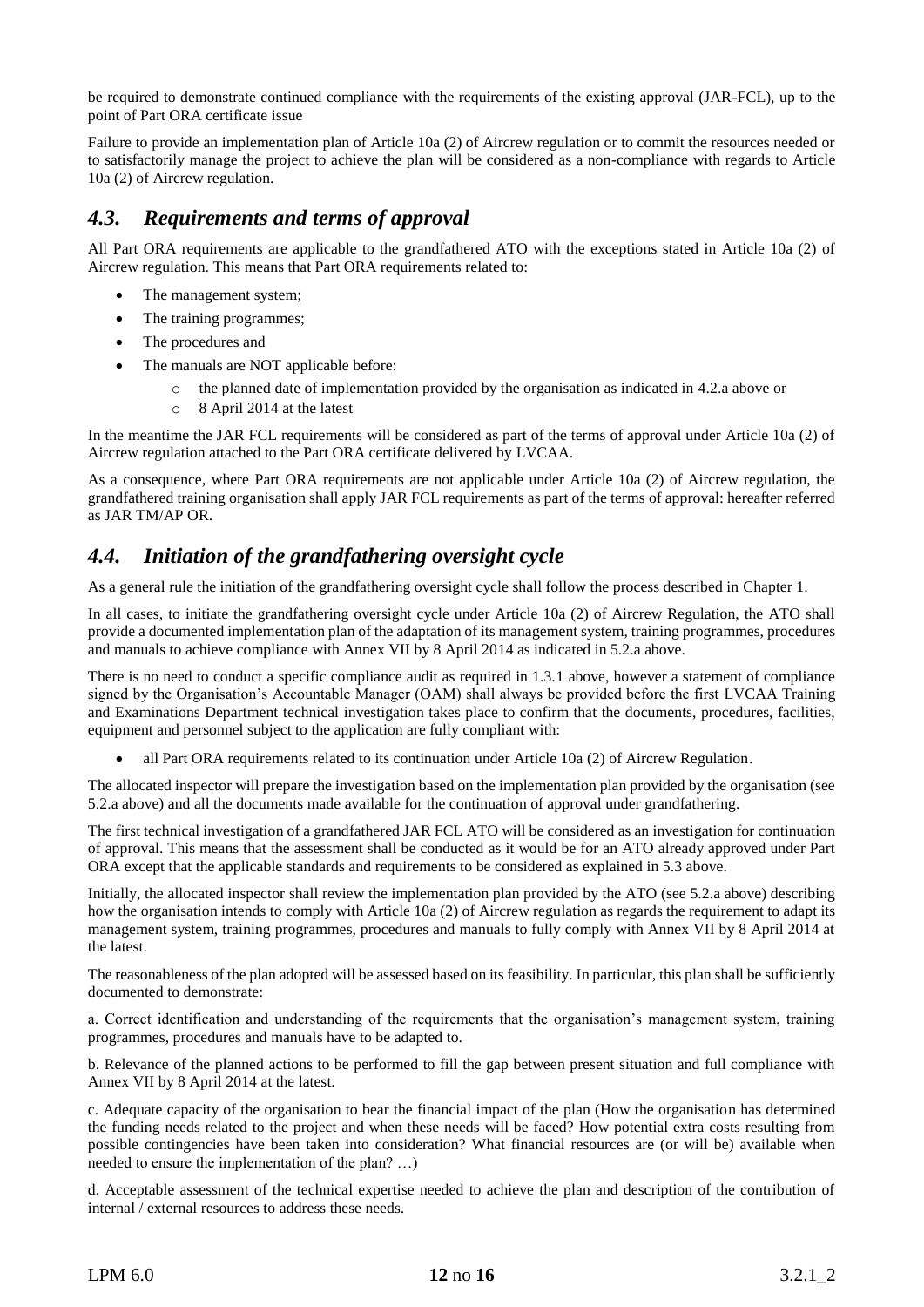e. Consistent management of gradual changes throughout the planned steps towards the final objective. (Who will be doing what? How, where and when to proceed? Are the intermediate objectives consistent with the final target? Have the deliverables and criteria of performance for each step been identified and clearly stated? What makes the timing and sequencing of actions workable and sound? How is overall leadership ensured throughout the whole process? …)

f. Acceptable contingency planning (Have the risks of a negative impact on project been identified and taken into consideration? What about personnel: lack of competence, skills or expertise? What about scheduling: in case of late start, accumulated delays? What about cost: underestimated costs, lack of funds? What about priorities: side effect of increased workload in the core business such as providing courses for more trainees, increased needs for new courses to be provided? …)

g. Acceptable identification of key responsibilities and roles of involved personnel and managers.

h. Sufficient commitment. (Who will conduct the project? Is there a clearly identified project manager? What if problems are faced? Who is really going to decide? Has the decision maker sufficient control on the resources needed to face the situation?)

The implementation and effectiveness of the plan shall be evaluated during routine LVCAA inspections of JAR-FCL FTO/TRTO approval certificate holders during the planned oversight cycle for the calendar year 2013/4 until 8 April 2014 after which all ATOs shall have to demonstrate full compliance with Regulation (EU) 216.2008 and its implementing rules.

## <span id="page-12-0"></span>*4.5. On site investigation*

The process described in 1.3.3 above will generally be followed with the following exceptions:

Level "1" findings will be handled according to the process described in 6 below.

There will be no 7 month time frame.

## <span id="page-12-1"></span>*4.6. Management of findings*

As a general rule the allocated inspector will manage the findings in compliance with the provisions of regulation (EC) No 216/2008 and its implementing rules and particularly the Aircrew regulation.

Part ORA requirements related to the organisation's management system, training programmes, procedures and manuals, the associated findings shall be identified in a way that reflects the transition under Article 10a (2) of Aircrew regulation.

The finding shall be determined as illustrated in the following flowchart: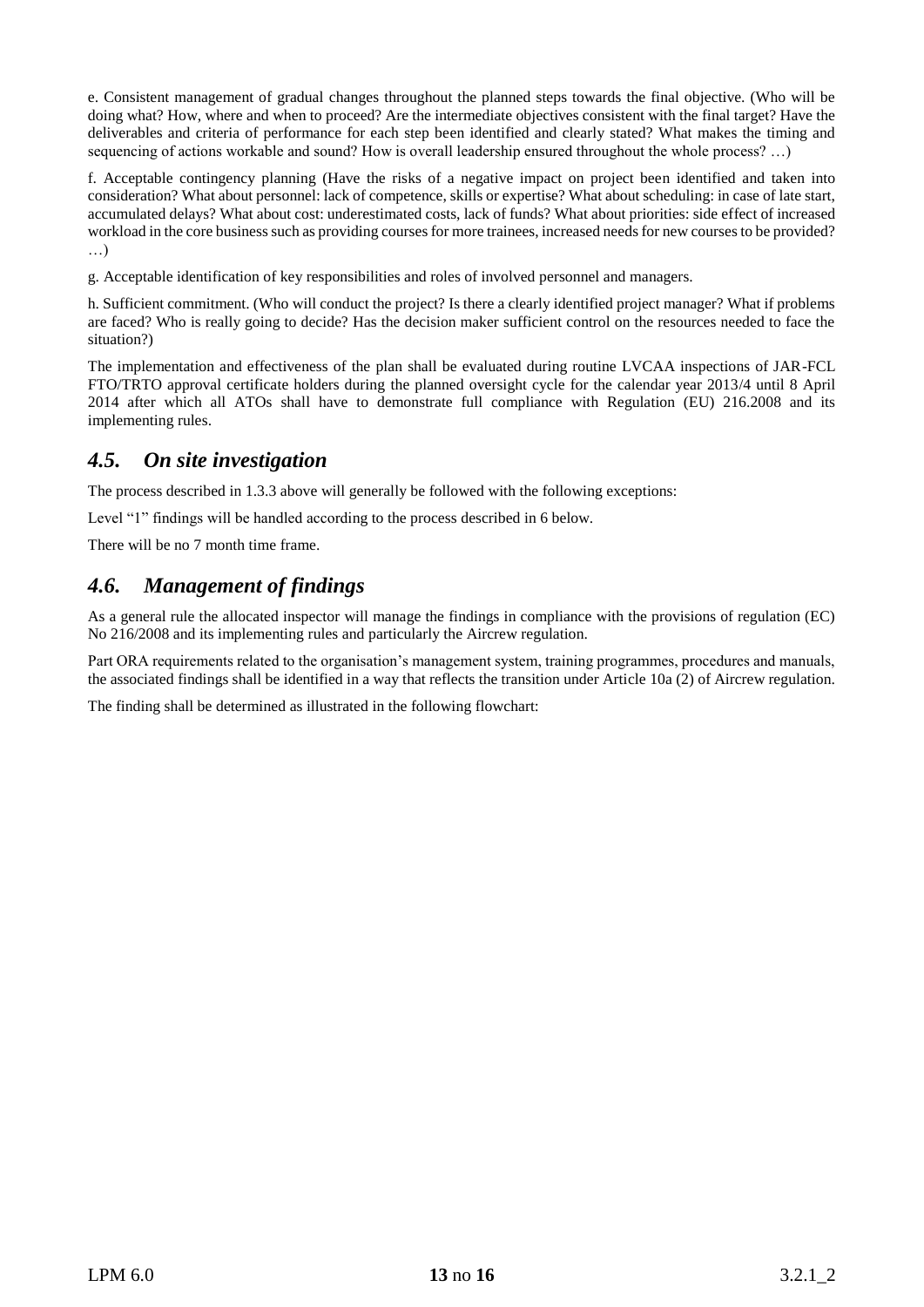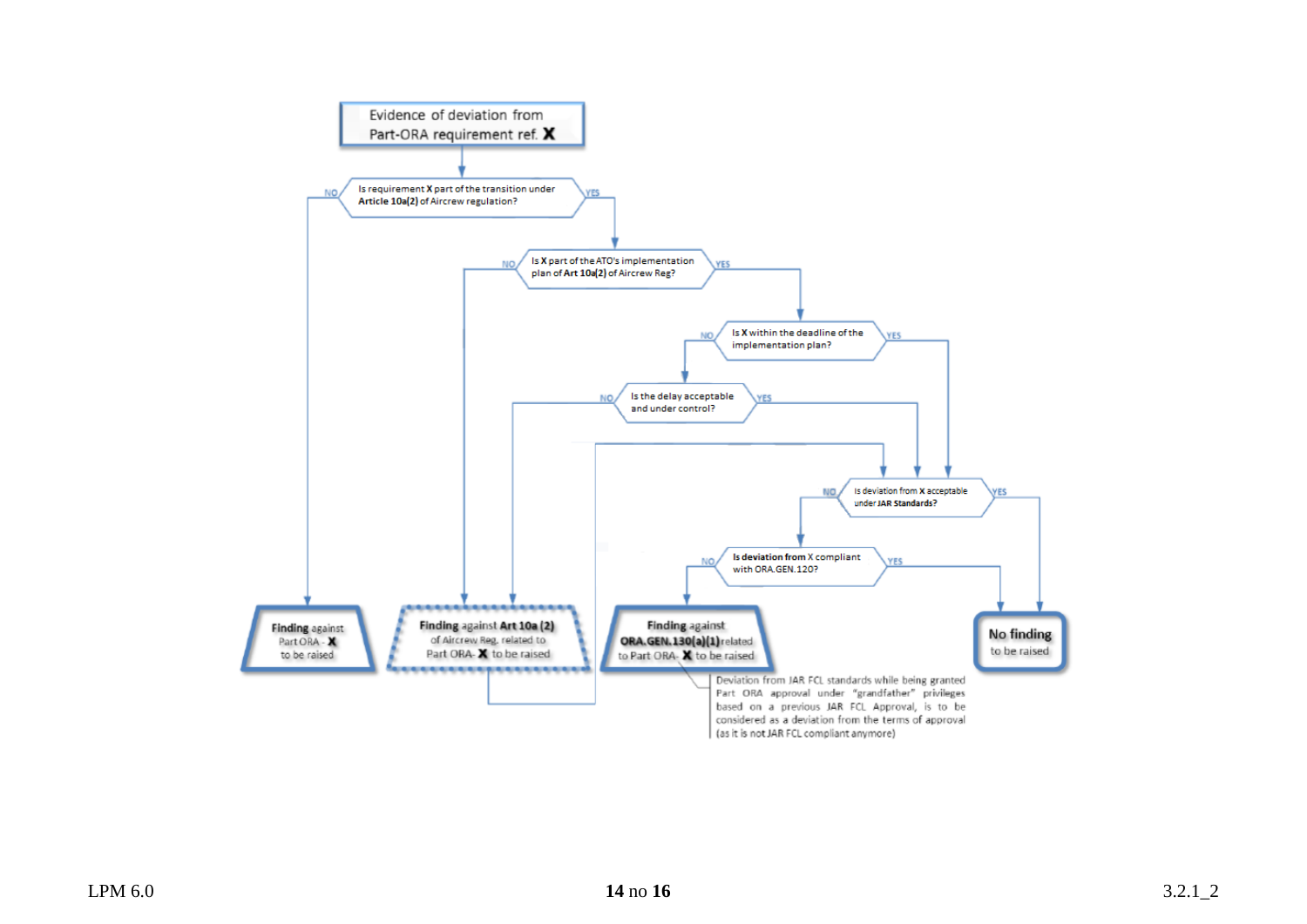## <span id="page-14-0"></span>*4.7. Recommendation*

The process described in 1.3.4 above will be followed with the exceptions related to the applicable requirements and terms of approval indicated in 4.3 above.

## <span id="page-14-1"></span>*4.8. Changes to approval under grandfathering*

As explained under paragraph (c) in 4.1 above, Article 10a (2) of Aircrew regulation restricts grandfathering to the privileges included in the ATO's JAR FCL approval. As a consequence any change to the scope of the JAR FCL approval can only be accepted if such change is fully compliant with Part ORA and managed by a system as required by ORA.GEN.200 in accordance with Regulation (EC) No 216/2008 and its Implementing Rules. To this end, all LVCAA approved JAR compliant FTO/TRTOs have committed to demonstrating full compliance with the requirements of Regulation (EU) 216/2008 and its implementing rules by 8 April 2014 at the latest.

This is consistent with Article 10a (2) of Aircrew regulation: a grandfathered pilot training organisation shall concentrate its efforts on adapting its management system to the new regulation before 2014 while being granted continuation of business under previously recognized privileges. The transition period between 8 April 2012 and 8 April 2014, should not be wasted in expanding the scope of the approval before achieving the changes required by Article 10a (2) of Aircrew regulation.